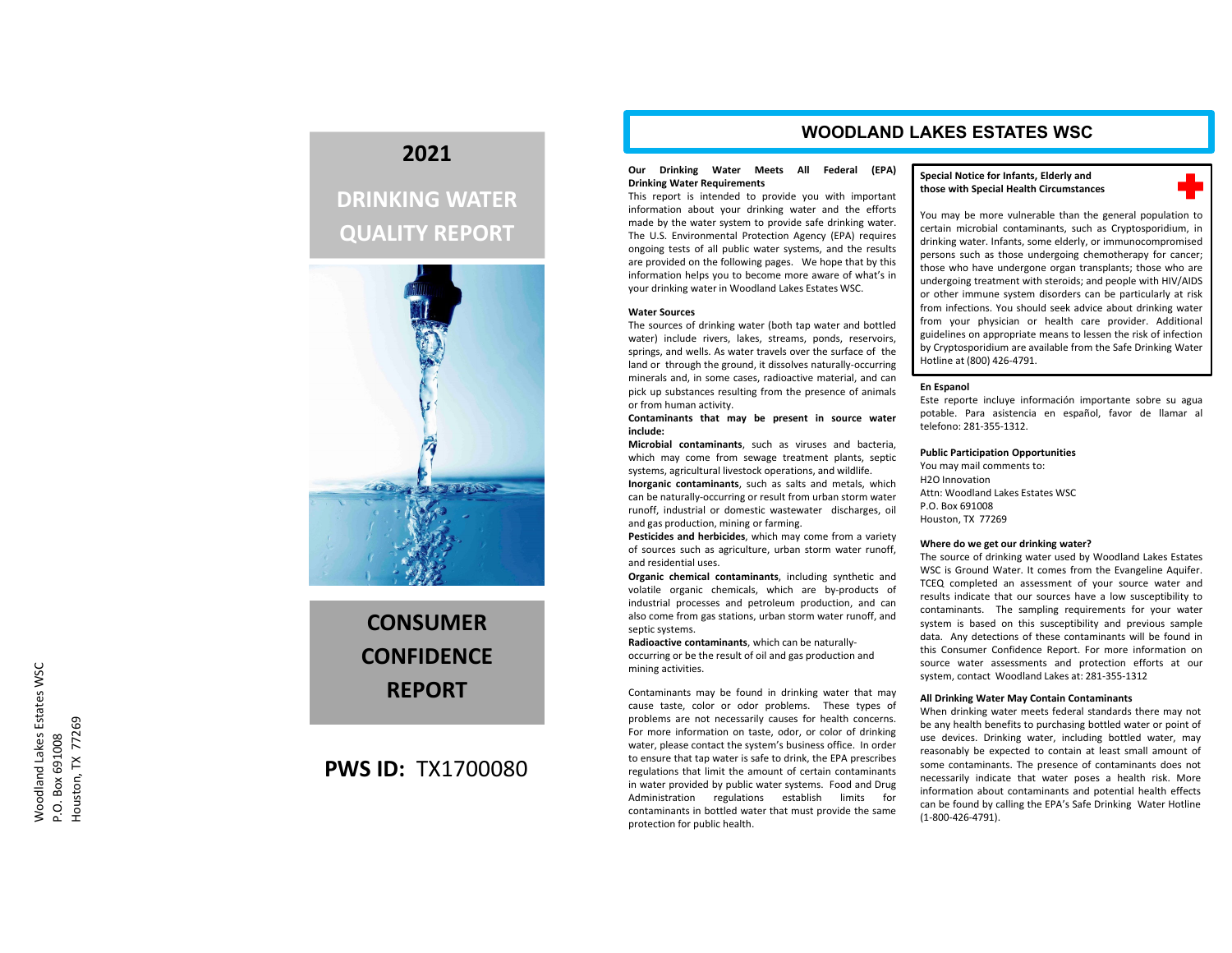### **About this report**

This report lists all of the federally regulated or monitored contaminants which have been found in your drinking water. The U.S. EPS requires water systems to test for up to 97 contaminants. Most sampling is conducted at each source water entry point into the system. The actual water received by <sup>a</sup> consumer may be <sup>a</sup> blend from different sources, depending on location.

#### **Drinking Water Abbreviations and Definitions**

**Ave:** Regulatory compliance with some MCLs are based on running annual average of monthly samples.

**MFL:** million fibers per liter (a measure of asbestos) **N/A:** not applicable

**NTU:** nephelometric turbidity units (a measure of turbidity)

**pCi/L:** picocuries per liter (a measure of radioactivity) **ppm:** parts per million, or milligrams per liter (mg/L), or one ounce in 7,350 gallons of water

**ppb:** parts per billion, or micrograms per liter, or one ounce in 7,350,000 gallons of water

**ppt:** parts per trillion, or nanograms per liter (ng/L) **ppq:** parts per quadrillion, or pictograms per liter (pg/L)

### **Level 1 Assessment:**

A Level 1 assessment is <sup>a</sup> study of the water system to identify potential problems and determine (if possible) why total coliform bacteria have been found in our water system.

### **Level 2 Assessment:**

A Level 2 assessment is <sup>a</sup> very detailed study of the water system to identify potential problems and determine (if possible) why an E.coli MCL violation has occurred and/or why total coliform bacteria have been found in our water system on multiple occasions.

#### **Maximum Contaminant Level Goal or MCLG:**

The level of contaminant in drinking water below which there is no known or expected risk to health. MCLGs allow for <sup>a</sup> margin of safety.

### **Maximum Contaminant Level or MCL:**

The highest level of <sup>a</sup> contaminant that is allowed in drinking water. MCLs are set as close to the MCLGs as feasible using the best available treatment technology **Maximum residual disinfectant level goal or MRDLG:**

There is <sup>a</sup> level of drinking water disinfectant below which there is no known or expected risk to health. MRDLs do not reflect the benefits of the use of disinfectants tocontrol microbial contaminants.

#### **Maximum residual disinfectant level or MRDL:**

The highest level of <sup>a</sup> disinfectant allowed in drinking water. There is convincing evidence that addition of <sup>a</sup> disinfectant is necessary for control of microbial contaminants.

**Mrem/year: millirems per year** (a measure of radiation absorbed by the body)

### **Treatment Technique or TT:**

A required process intended to reduce the level of <sup>a</sup> contaminant in drinking water.

### **Regulated Contaminants**

| <b>Disinfection By-Products</b>    | <b>Collection</b><br><b>Date</b> | <b>Highest Level</b><br><b>Detected</b> | <b>Range of Individual</b><br>Samples | <b>MCLG</b>           | <b>MCL</b> | <b>Violations</b> | <b>Likely Source of Contamination</b>      |
|------------------------------------|----------------------------------|-----------------------------------------|---------------------------------------|-----------------------|------------|-------------------|--------------------------------------------|
| Total Trihalomethanes (TTHM) (ppb) | 2019                             |                                         | $0 - 1.1$                             | No goal for the total | 80         |                   | By-product of drinking water disinfection. |

\*The value in the Highest Level or Average Detected column is the highest average of all TTHM sample results collected at <sup>a</sup> location over <sup>a</sup> year'

| Inorganic<br><b>Contaminants</b>        | <b>Collection</b><br>Date | <b>Highest Level</b><br><b>Detected</b> | <b>Range of Individual</b><br><b>Samples</b> | <b>MCLG</b> | <b>MCL</b> | <b>Violation</b> | <b>Likely Source of Contamination</b>                                                                                            |
|-----------------------------------------|---------------------------|-----------------------------------------|----------------------------------------------|-------------|------------|------------------|----------------------------------------------------------------------------------------------------------------------------------|
| Barium (ppm)                            | 2021                      | 0.247                                   | $0.247 - 0.247$                              |             |            | N                | Discharge of drilling wastes; Discharge from metal refineries;<br>Erosion of natural deposits.                                   |
| Fluoride (ppm)                          | 2021                      | 0.21                                    | $0.21 - 0.21$                                |             | 4.0        | N                | Erosion of natural deposits; Water additive which promotes<br>strong teeth; Discharge from fertilizer and aluminum<br>factories. |
| Nitrate [measured as<br>Nitrogen] (ppm) | 2021                      | 0.08                                    | $0.08 - 0.08$                                | 10          | 10         | N                | Runoff from fertilizer use; Leaching from septic tanks,<br>sewage; Erosion of natural deposits.                                  |
| Selenium (ppb)                          | 2018                      | 3.5                                     | $3.5 - 3.5$                                  | 50          | 50         | N                | Discharge from petroleum and metal refineries; Erosion of<br>natural deposits; Discharge from mines.                             |

### **Radioactive Contaminants**

| <b>Radioactive Contaminants</b>                    | <b>Collection</b><br>Date | <b>Highest Level</b><br><b>Detected</b> | <b>Range of Individual</b><br><b>Samples</b> | <b>MCLG</b> | <b>MCL</b> | <b>Violation</b> | <b>Likely Source of Contamination</b> |
|----------------------------------------------------|---------------------------|-----------------------------------------|----------------------------------------------|-------------|------------|------------------|---------------------------------------|
| Gross alpha excluding radon and<br>uranium (pCi/L) | 2018                      | υ                                       | $6 - 6$                                      | 0           | 15         | Ν                | Erosion of natural deposits.          |
| Uranium (ug/l)                                     | 2018                      | 1.2                                     | $1.2 - 1.2$                                  | 0           | 30         | N                | Erosion of natural deposits.          |

\*EPA considers 50 pCi/L to be the level of concern for beta particles.

### **Disinfectant Residual**

| <b>Disinfectant</b>    | Year |      | Average Level   Range of Levels Detected | <b>MRDL</b> | <b>MRDLG</b> | Violation $(Y/N)$ | <b>Source in Drinking Water</b>          |
|------------------------|------|------|------------------------------------------|-------------|--------------|-------------------|------------------------------------------|
| <b>Chlorine (Free)</b> | 2021 | 1.69 | $0.20 - 3.20$                            |             |              |                   | Water additive used to control microbes. |

If you would like to talk to a district representative about your Water Quality Report, please call 832‐257‐0063. For information from the U.S. Environmental Agency, you may call the EPA's Hotline at 1‐800‐426‐4791.

**PWS ID: TX1700080**